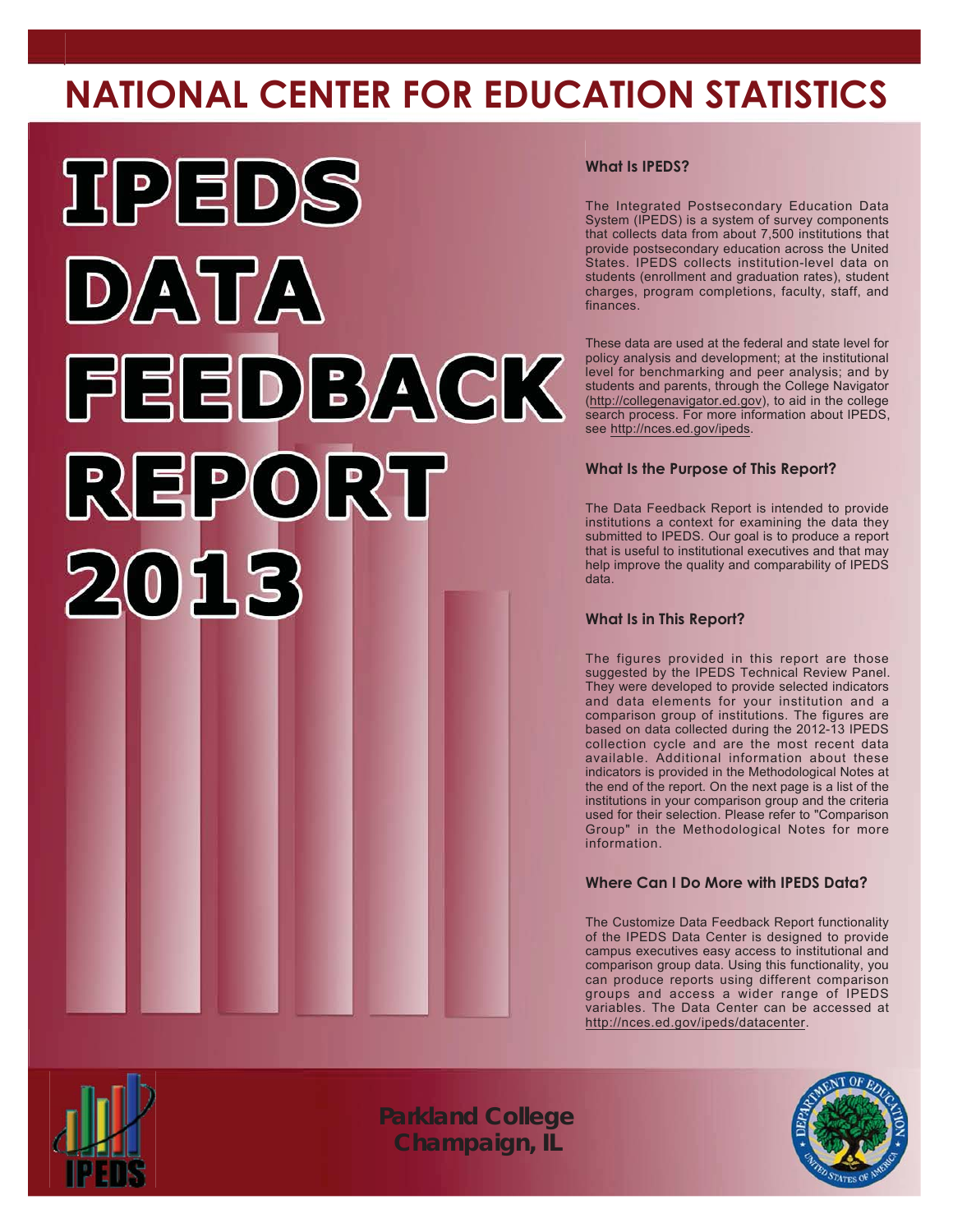#### **COMPARISON GROUP**

Comparison group data are included to provide a context for interpreting your institution's statistics. If your institution did not define a Custom Comparison Group for this report by July 15, NCES selected a comparison group for you. (In this case, the characteristics used to define the comparison group appears below.) The Customize DFR functionality on the IPEDS Data Center (http://nces.ed.gov/ipeds/datacenter/) can be used to reproduce the figures in this report using different peer groups.

Using some of your institution's characteristics, a group of comparison institutions was selected for you. The characteristics include large, public, 2-year colleges, in the midwestern states and enrollment of a similar size. This comparison group includes the following 25 institutions:

- Butler Community College (El Dorado, KS)
- Century College (White Bear Lake, MN)
- City Colleges of Chicago-Harold Washington College (Chicago, IL)
- to City Colleges of Chicago-Harry S Truman College (Chicago, IL)
- City Colleges of Chicago-Richard J Daley College (Chicago, IL)
- ▶ City Colleges of Chicago-Wilbur Wright College (Chicago, IL)
- Delta College (University Center, MI)
- Elgin Community College (Elgin, IL)
- Hawkeye Community College (Waterloo, IA)
- Illinois Central College (East Peoria, IL)
- Kalamazoo Valley Community College (Kalamazoo, MI)
- Lake Land College (Mattoon, IL)
- Lorain County Community College (Elyria, OH)
- Minneapolis Community and Technical College (Minneapolis, MN)
- Mott Community College (Flint, MI)
- Normandale Community College (Bloomington, MN)
- Dakton Community College (Des Plaines, IL)
- ▶ Owens Community College (Perrysburg, OH)
- Rock Valley College (Rockford, IL)
- Southeast Community College Area (Lincoln, NE)
- Southwestern Illinois College (Belleville, IL)
- 8 Stark State College (North Canton, OH)
- Triton College (River Grove, IL)
- Washtenaw Community College (Ann Arbor, MI)
- Waubonsee Community College (Sugar Grove, IL)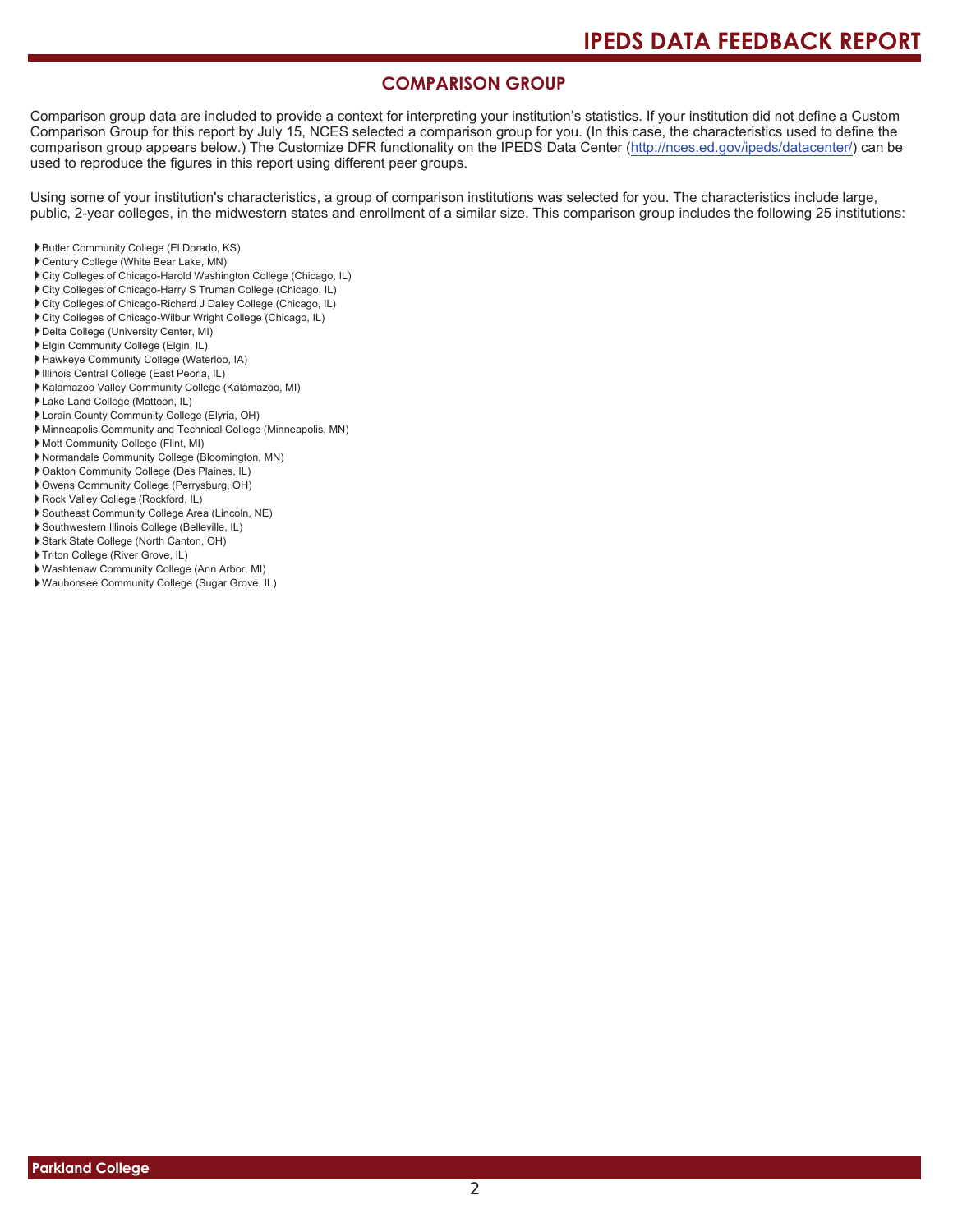#### Figure 1. Percent of all students enrolled, by race/ethnicity and percent of students who are women: Fall 2012



NOTE: For more information about disaggregation of data by race and ethnicity, please see the Methodological Notes at the end of this report. Median values for the comparison group will not add to 100 percent. See "Use of Median Values for Comparison Group" in the Methodological Notes at the end of this report for how median values are determined. N is the number of institutions in the comparison group.

SOURCE: U.S. Department of Education, National Center for Education Statistics, Integrated Postsecondary Education Data System (IPEDS): Spring 2013, Fall Enrollment component.

#### Figure 2. Unduplicated 12-month headcount (2011-12), total FTE enrollment (2011-12), and full- and part-time fall enrollment (Fall 2012)

#### Figure 3. Number of subbaccalaureate degrees and certificates awarded, by level: 2011-12



NOTE: For details on calculating full-time equivalent (FTE) enrollment, see Calculating FTE in the Methodological Notes at the end of this report. N is the number of institutions in the comparison group.

SOURCE: U.S. Department of Education, National Center for Education Statistics, Integrated Postsecondary Education Data System (IPEDS): Fall 2012, 12-month Enrollment component and Spring 2013, Fall Enrollment component.



NOTE: N is the number of institutions in the comparison group.

SOURCE: U.S. Department of Education, National Center for Education Statistics, Integrated Postsecondary Education Data System (IPEDS): Fall 2012, Completions component.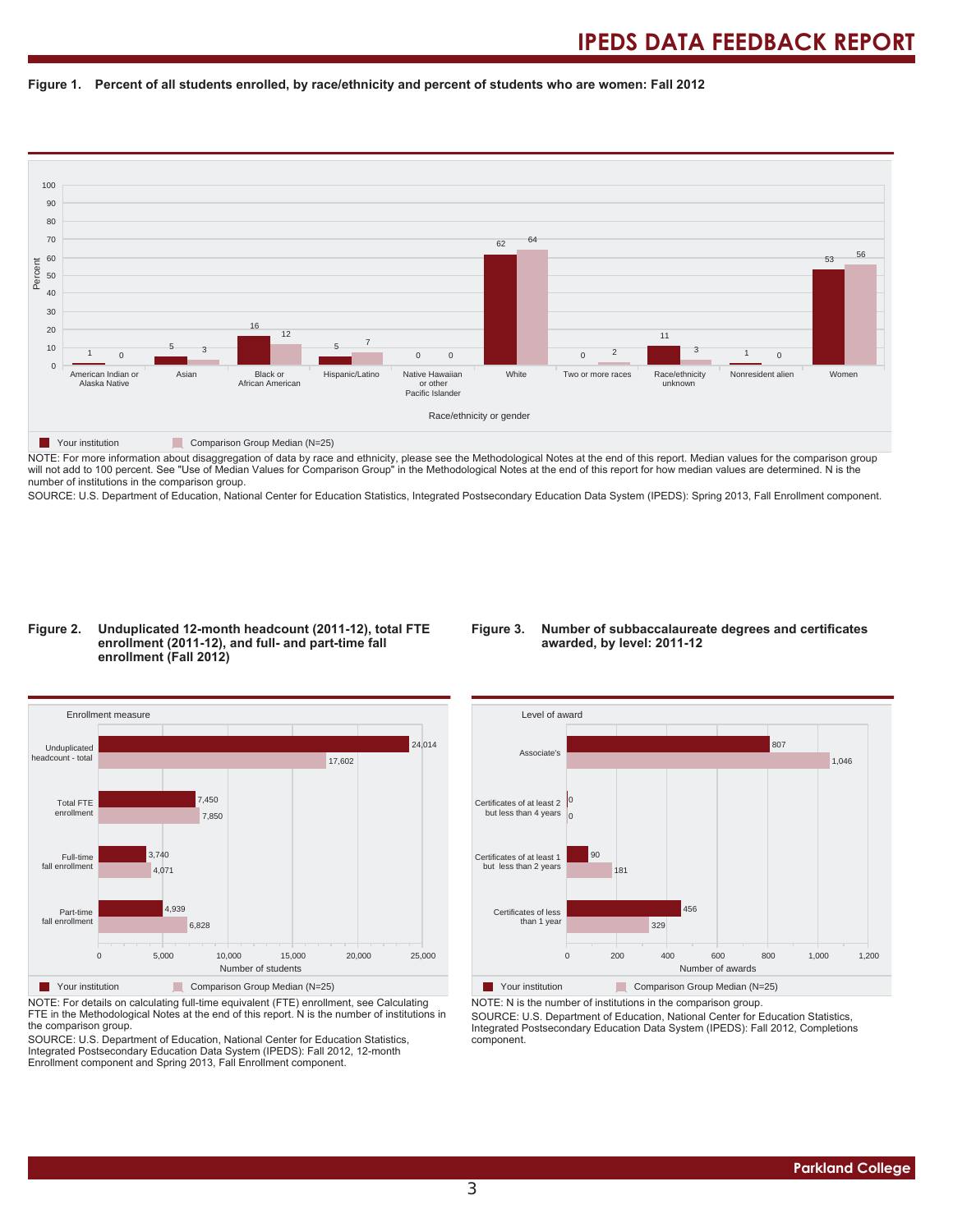Figure 4. Academic year tuition and required fees for full-time, first-time, degree/certificate-seeking undergraduates: 2009-10--2012-13



NOTE: The tuition and required fees shown here are the lowest reported from the categories of in-district, in-state, and out-of-state. N is the number of institutions in the comparison group.

SOURCE: U.S. Department of Education, National Center for Education Statistics, Integrated Postsecondary Education Data System (IPEDS): Fall 2012, Institutional Characteristics component.





NOTE: Any grant aid above includes grant or scholarship aid from the federal government, state/local government, or the institution. Federal grants includes Pell grants and other federal grants. Any loans includes federal loans and other loans to students. For details on how students are counted for financial aid reporting, see Cohort Determination in the Methodological Notes at the end of this report. N is the number of institutions in the comparison group.

SOURCE: U.S. Department of Education, National Center for Education Statistics, Integrated Postsecondary Education Data System (IPEDS): Winter 2012-13, Student Financial Aid component.





NOTE: Average net price is for full-time, first-time, degree/certificate-seeking undergraduate students and is generated by subtracting the average amount of federal, state/local government, and institutional grant and scholarship aid from the total cost of attendance. For public institutions, this includes only students who paid the in-state or indistrict tuition rate. Total cost of attendance is the sum of published tuition and required fees, books and supplies, and the average room and board and other expenses. For more information, see the Methodological Notes at the end of this report. N is the number of institutions in the comparison group.

SOURCE: U.S. Department of Education. National Center for Education Statistics Integrated Postsecondary Education Data System (IPEDS): Fall 2012, Institutional Characteristics component; Winter 2012-13, Student Financial Aid component.





NOTE: Any grant aid above includes grant or scholarship aid from the federal government, state/local government, or the institution. Federal grants includes Pell grants and other federal grants. Any loans includes federal loans and other loans to students. Average amounts of aid were calculated by dividing the total aid awarded by the total number of recipients in each institution. N is the number of institutions in the comparison group SOURCE: U.S. Department of Education, National Center for Education Statistics, Integrated Postsecondary Education Data System (IPEDS): Winter 2012-13, Student Financial Aid component.

# Figure 6. Percent of full-time, first-time degree/certificate-seeking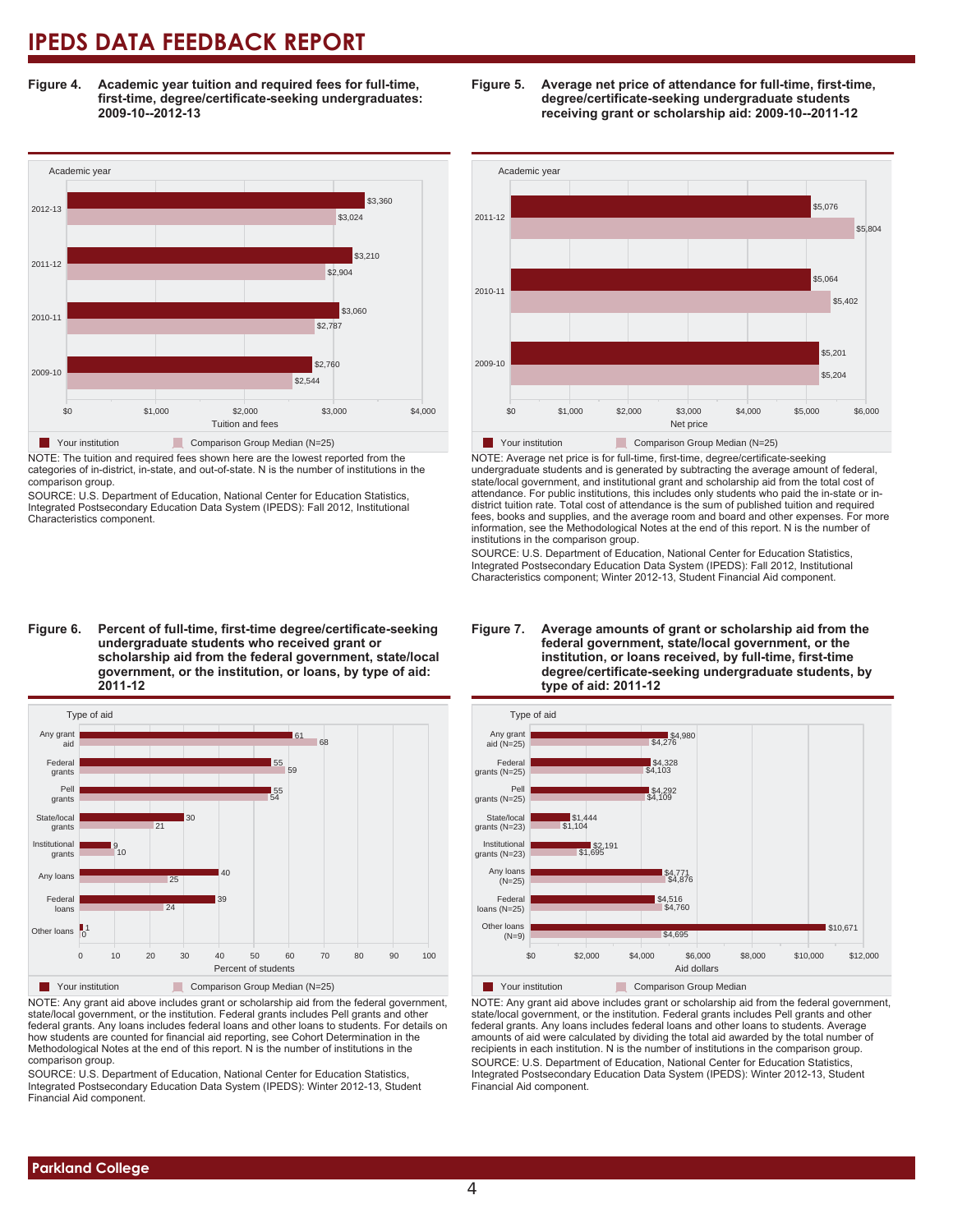Figure 8. Percent of all undergraduates receiving aid by type of aid: 2011-12

Figure 9. Average amount of aid received by all undergraduates, by type of aid: 2011-12



NOTE: Any grant aid above includes grant or scholarship aid from the federal government, state/local government, the institution, or other sources. Federal loans includes only federal loans to students. N is the number of institutions in the comparison group. SOURCE: U.S. Department of Education, National Center for Education Statistics, Integrated Postsecondary Education Data System (IPEDS): Winter 2012-13, Student Financial Aid component.



NOTE: Any grant aid above includes grant or scholarship aid from the federal government, state/local government, the institution, or other sources. Federal loans includes federal<br>loans to students. Average amounts of aid were calculated by dividing the total aid awarded by the total number of recipients in each institution. N is the number of institutions in the comparison group.

SOURCE: U.S. Department of Education, National Center for Education Statistics Integrated Postsecondary Education Data System (IPEDS): Winter 2012-13, Student Financial Aid component.

#### Figure 10. Graduation rate and transfer-out rate (2009 cohort); graduation rate cohort as a percent of total entering students, and retention rates of first-time students (Fall



NOTE: Graduation rate cohort includes all full-time, first-time, degree/certificate-seeking undergraduate students. Entering class includes all students coming to the institution for the first time. Graduation and transfer-out rates are the Student Right-to-Know rates. Only institutions with a mission to prepare students to transfer are required to report transfers out Retention rates are measured from the fall of first enrollment to the following fall. For PRU HURRUPD PRUGHALANCE PRUGHALANCE PRUGHURING IN THE PRUGHURIDON IN A THE MODE IN THE MODE IN THE MODE IS A THE PURILDING IN THE MODE IS A THE MODE IN THE MODE IS A THE PLACE IN THE MULLON SUMMER IN THE MODE IS A THE MULL comparison group.

SOURCE: U.S. Department of Education, National Center for Education Statistics, Integrated Postsecondary Education Data System (IPEDS): Spring 2013, Graduation minghamed Controlling Databased Data Bystam<br>Rates component and Fall Enrollment component.

#### Figure 11. Graduation rates of full-time, first-time, degree/ certificate-seeking undergraduates within normal time, and 150% and 200% of normal time to completion: 2008 cohort



Your institution Comparison Group Median (N=25)

NOTE: The 150% graduation rate is the Student Right-to-Know (SRK) rates; the Normal time and 200% rates are calculated using the same methodology. For more information see the Methodological Notes at the end of the report. N is the number of institutions in the comparison group.

SOURCE: U.S. Department of Education, National Center for Education Statistics, Integrated Postsecondary Education Data System (IPEDS): Spring 2013, 200% Graduation Rates component.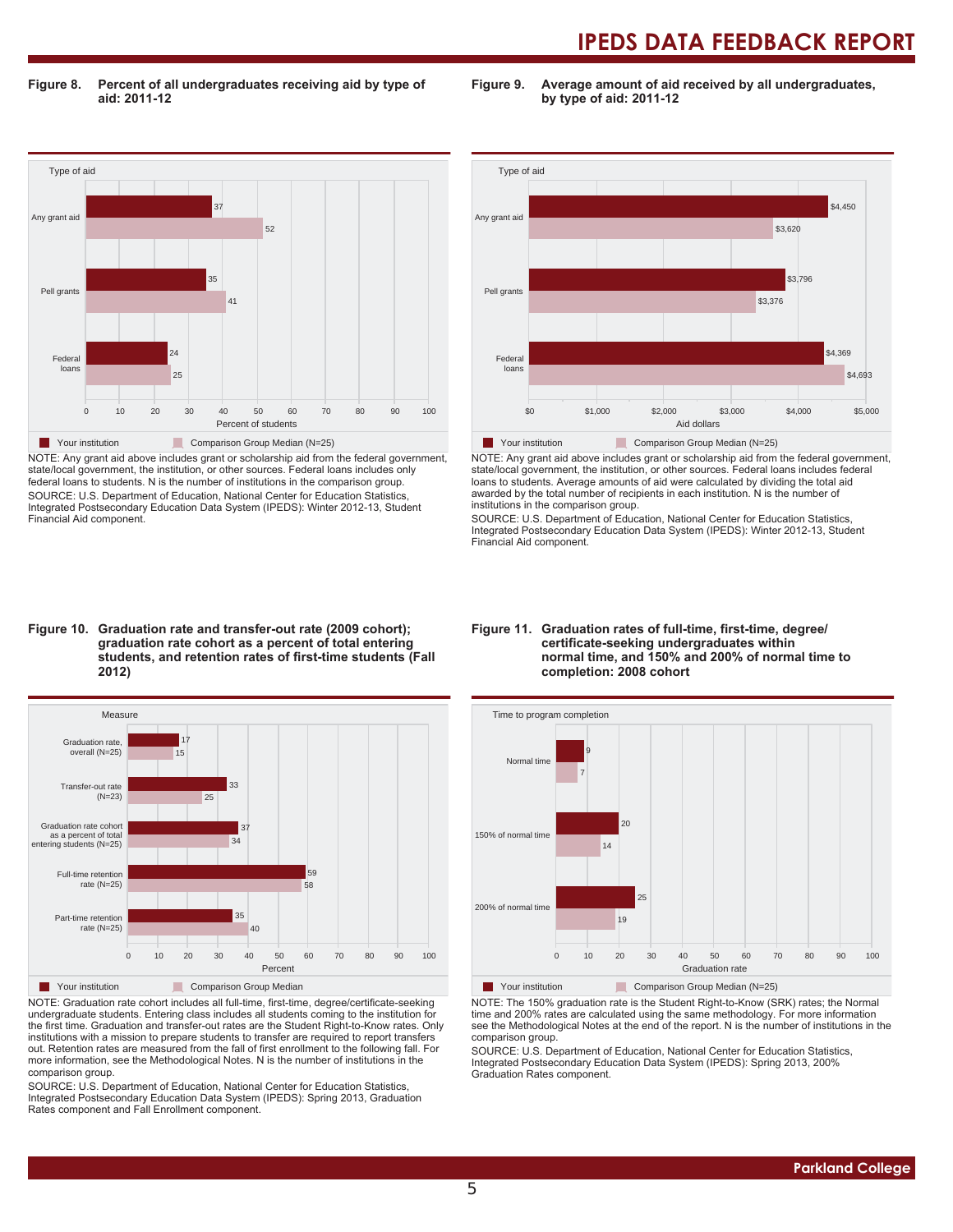Figure 12. Full-time equivalent staff, by occupational category: Fall 2012



NOTE: Graduate assistants are not included in this figure. For information on the calculation of FTE of staff, see the Methodological Notes. N is the number of institutions in the comparison group.

SOURCE: U.S. Department of Education, National Center for Education Statistics, Integrated Postsecondary Education Data System (IPEDS): Winter 2012-13, Human Resources component.



NOTE: Average salaries of full-time instructional non-medical staff equated to 9-month contracts was calculated by multiplying the average monthly salary by 9. The average monthly salary was calculated by dividing the total salary outlays by the total number of months covered by staff on 9, 10, 11 and 12-month contracts. Medians are not reported for comparison groups with less than three values.

SOURCE: U.S. Department of Education, National Center for Education Statistics Integrated Postsecondary Education Data System (IPEDS): Winter 2012-13, Human Resources component.

#### Figure 14. Percent distribution of core revenues, by source: Fiscal **year 2012**



NOTE: The comparison group median is based on those members of the comparison group that report finance data using the same accounting standards as the comparison institution. For a detailed definition of core revenues, see the Methodological Notes. N is the number of institutions in the comparison group.

SOURCE: U.S. Department of Education, National Center for Education Statistics, Integrated Postsecondary Education Data System (IPEDS): Spring 2013, Finance component.

#### Figure 15. Core expenses per FTE enrollment, by function: Fiscal **year 2012**



NOTE: Expenses per full-time equivalent (FTE) enrollment, particularly instruction, may be inflated because finance data includes all core expenses while FTE reflects credit activity only. For details on calculating FTE enrollment and a detailed definition of core expenses, see the Methodological Notes. N is the number of institutions in the comparison group. SOURCE: U.S. Department of Education, National Center for Education Statistics, Integrated Postsecondary Education Data System (IPEDS): Fall 2012, 12-month Enrollment component and Spring 2013, Finance component.

#### Figure 13. Average salaries of full-time instructional non-medical staff equated to 9-month contracts, by academic rank: **Academic year 2012-13**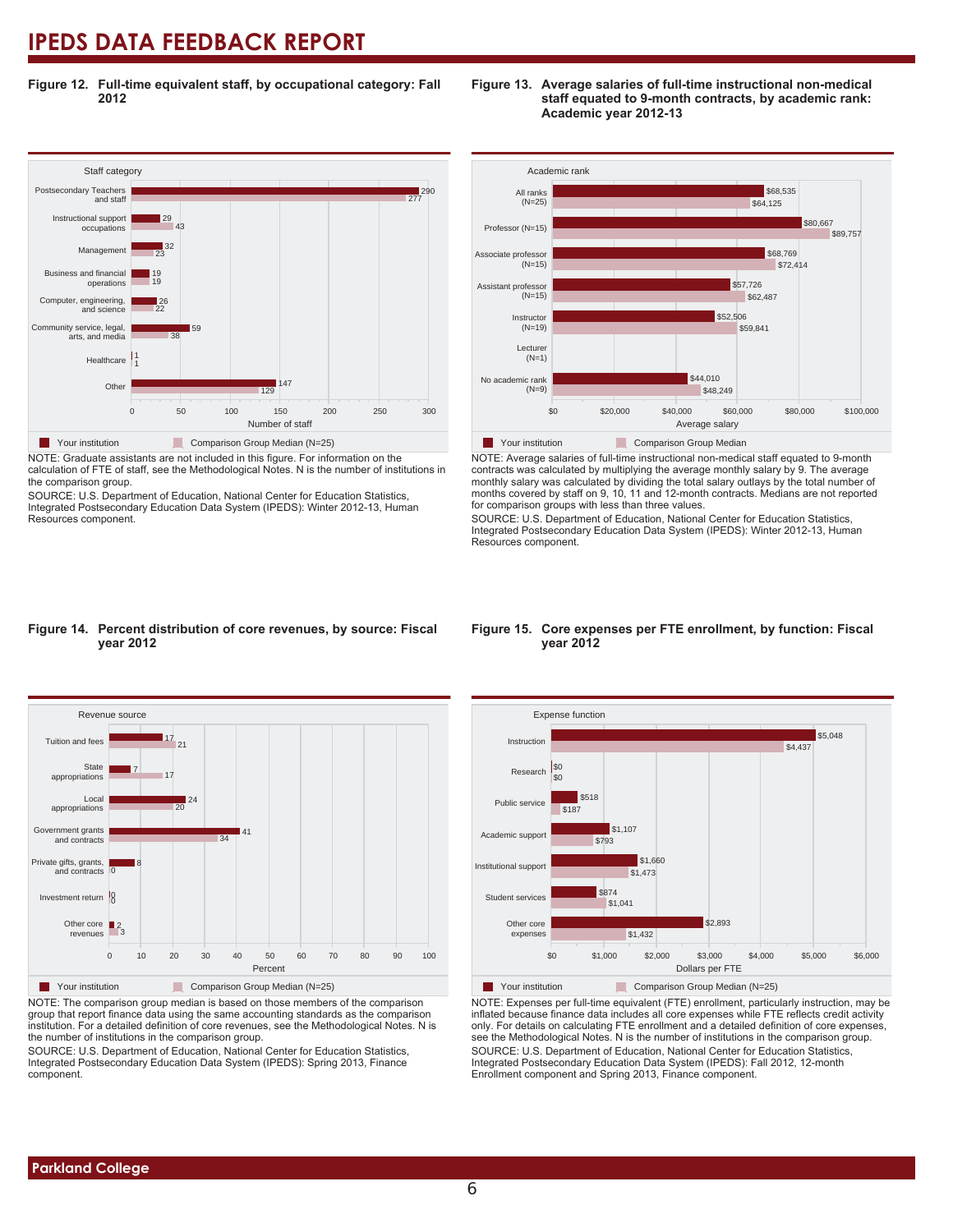#### **METHODOLOGICAL NOTES**

#### **Overview**

This report is based on data supplied by institutions to IPEDS during the 2012-13 data collection year. Response rates exceeded 99 percent for most surveys. Detailed response tables are included in IPEDS First Look reports, which can be found at http://nces.ed.gov/pubsearch/getpubcats.asp?sid=010.

#### **Use of Median Values for Comparison Group**

The value for the comparison institution is compared to the median value for the comparison group for each statistic included in the figure. If more than one statistic is presented in a figure, the median values are determined separately for each indicator or statistic. Medians are not reported for comparison groups with fewer than three values. Where percentage distributions are presented, median values may not add to 100 percent. The IPEDS Data Center provides access to all of the data used to create the figures included in this report.

#### **Missing Statistics**

If a statistic is not reported for your institution, the omission indicates that the statistic is not relevant to your institution and the data were not collected. Not all notes listed below may be applicable to your report.

#### **Use of Imputed Data**

All IPEDS data are subject to imputation for total (institutional) and partial (item) nonresponse. If necessary, imputed values were used to prepare your report.

#### **Data Confidentiality**

IPEDS data are not collected under a pledge of confidentiality.

#### **Disaggregation of Data by Race/Ethnicity**

When applicable, some statistics are disaggregated by race/ethnicity. Data disaggregated by race/ethnicity have been reported using the 1997 Office of Management and Budget categories. Detailed information about the race/ethnicity categories can be found at http://nces.ed.gov/ipeds/reic/resource.asp.

#### **Cohort Determination for Reporting Student Financial Aid and Graduation Rates**

Student cohorts for reporting Student Financial Aid and Graduation Rates data are based on the reporting type of the institution. For institutions that report based on an academic year (those operating on standard academic terms), student counts and cohorts are based on fall term data. Student counts and cohorts for program reporters (those that do not operate on standard academic terms) are based on unduplicated counts of students enrolled during a full 12-month period.

#### **Description of Statistics Used in the Figures**

#### **Average Institutional Net Price**

Average net price is calculated for full-time, first-time degree/certificateseeking undergraduates who were awarded grant or scholarship aid from the federal government, state/local government, or the institution anytime during the full aid year. For public institutions, this includes only students who paid the in-state or in-district tuition rate. Other sources of grant aid are excluded. Average net price is generated by subtracting the average amount of federal, state/local government, and institutional grant and scholarship aid from the total cost of attendance. Total cost of attendance is the sum of published tuition and required fees, books and supplies, and the average room and board and other expenses.

For the purpose of the IPEDS reporting, aid received refers to financial aid that was awarded to, and accepted by, a student. This amount may differ from the aid amount that is dishursed to a student

#### **Core Revenues**

Core revenues for public institutions reporting under GASB standards include tuition and fees; state and local appropriations; government grants and contracts; private gifts, grants, and contracts; sales and services of educational activities; investment income; other operating and nonoperating sources; and other revenues and additions (federal and capital appropriations and grants and additions to permanent endowments). Core revenues for private, not-for-profit institutions (and a small number of public institutions) reporting under FASB standards include tuition and fees: government appropriations (federal, state, and local); government grants and contracts; private gifts, grants, and contracts (including contributions from affiliated entities); investment return; sales and services of educational activities; and other sources. Core revenues for private, forprofit institutions reporting under FASB standards include tuition and fees; government appropriations, grants, and contracts (federal, state, and local); private grants and contracts; investment income; sales and services of educational activities; and other sources. At degree-granting institutions, core revenues exclude revenues from auxiliary enterprises (e.g., bookstores, dormitories), hospitals, and independent operations. Nondegree-granting instituions do no report revenue from auxiliary enterprises in a separate category. These amounts may be included in the core revenues from other sources.

#### Core Expenses

Core expenses include expenses for instruction, research, public service, academic support, institutional support, student services, scholarships and fellowships (net of discounts and allowances), and other expenses. Expenses for operation and maintenance of plant, depreciation, and interest are allocated to each of the other functions. Core expenses at degree-granting institutions exclude expenses for auxiliary enterprises (e.g., bookstores, dormitories), hospitals, and independent operations. Nondegree-granting institutions do not report expenses for auxiliary enterprises in a separate category. These amounts may be included in the core expenses as other expenses.